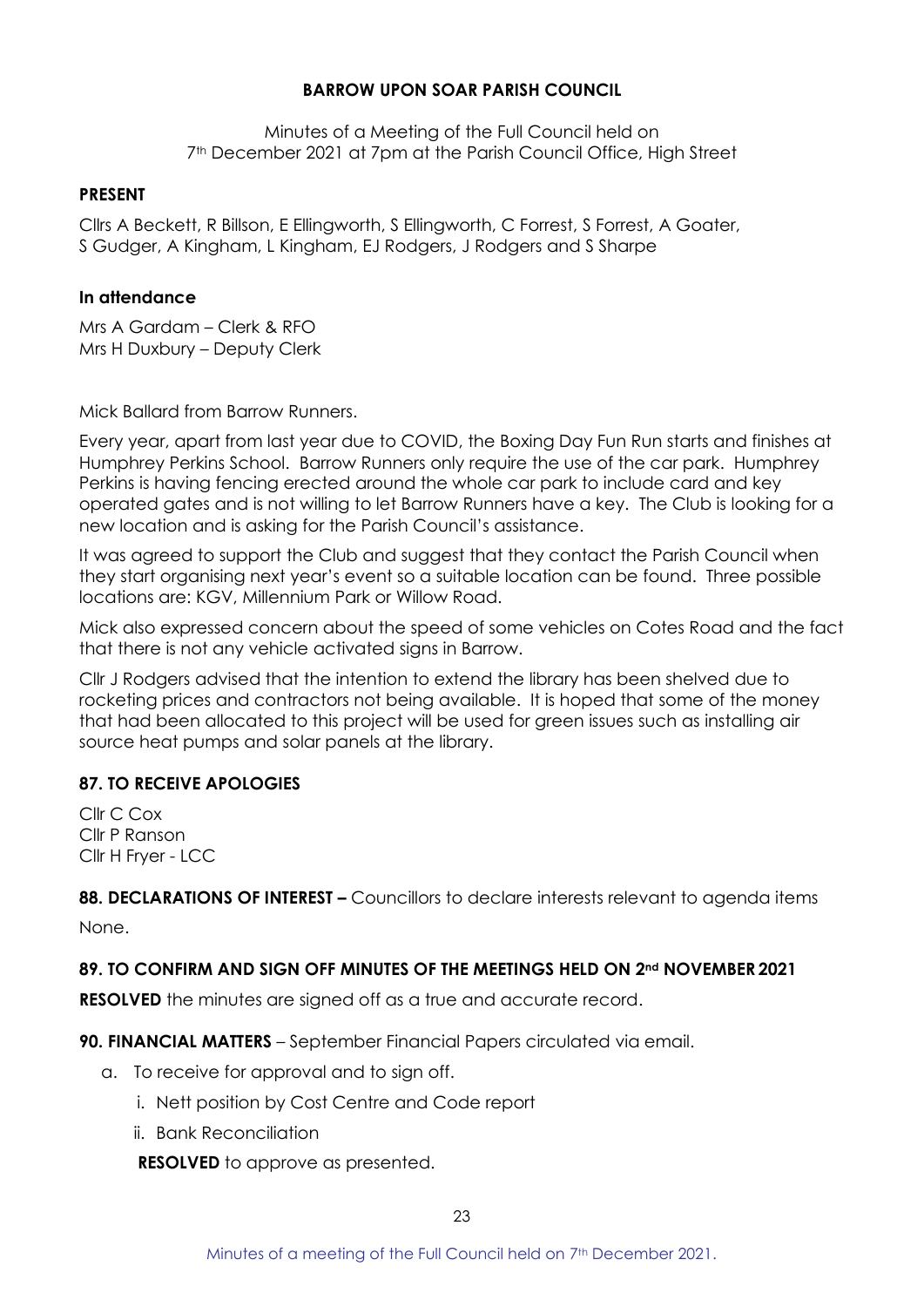b. Schedule of Receipts and Payments to date

The total expenditure for November was £22,105.00

The total income for November was £1,119.00

c. To consider/approve S137 application – attached with agenda

**RESOLVED** to respond that unfortunately the Parish is Council unable to support the application at this time.

- d. To consider/approve the following costs:
	- i. Millennium Picnic Area drain cover replacement £350.

**RESOLVED** to accept.

ii. Hanging Baskets and Watering.

**RESOLVED** to accept the new quotation.

# **91. TO UPDATE ON LCC HIGWAYS FUND**

Cllr H Fryer will be meeting with the LCC Officer and will report back in due course.

## **92. TO RECEIVE AND APPROVE MINUTES FROM THE FOLLOWING COMMITTEE MEETINGS:**

## **Planning Committee – 4th & 18th November**

Noted.

## **Cemetery Extension Committee – 24th November**

The next meeting will be on 14<sup>th</sup> December 2021.

**RESOLVED** to accept the recommendations.

### **Open Spaces – 9th November**

**RESOLVED** to accept all the recommendations.

Cllr S Forrest reported on a meeting she had had with the gardener about possible improvements to the garden in front of the Three Crowns.

**RESOLVED** to spend up to £350 on the improvements.

### **Policy and Finance – 16th November**

**RESOLVED** to accept all the recommendations

**RESOLVED** that the Chair will write a strong worded letter to the Chief Executive of CBC regarding outstanding issues.

# **93. TO RECEIVE A REPORT FROM THE COUNTY AND BOROUGH COUNCIL**

Cllr H Fryer had sent a written report which had been circulated to Councillors.

# **94. TO DISCUSS CORRESPONDENCE**

- i. A request has been made for the kissing gate at the top of New Street to be repaired. **RESOLVED** to ask the advice of a blacksmith.
- ii. A resident has asked for advice on parking issues.

**RESOLVED** to provide the contact details of the department at CBC that deals with Anti-Social Behaviour issues.